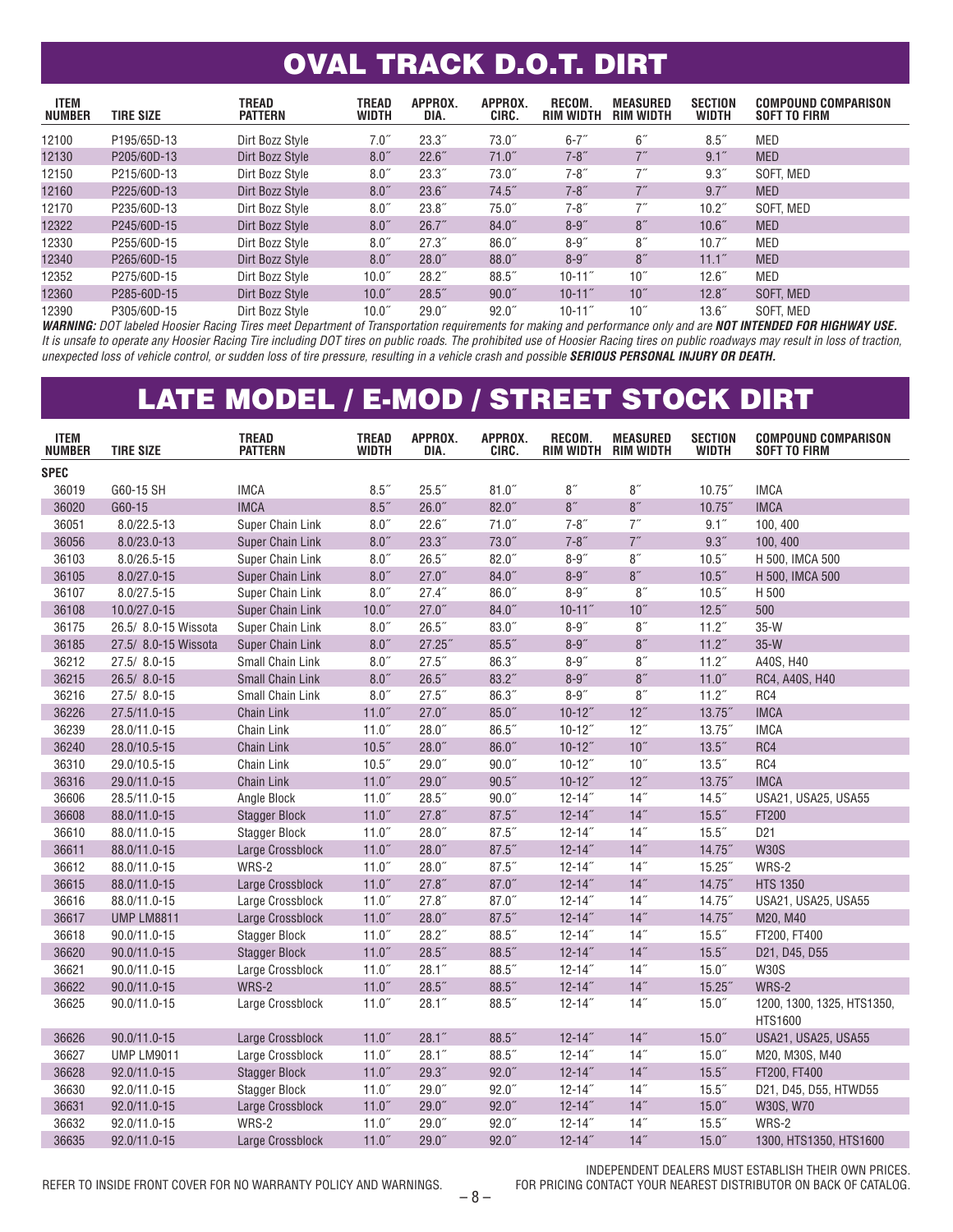### LATE MODEL / E-MOD / STREET STOCK DIRT CONTINUED

| <b>ITEM</b><br><b>NUMBER</b> | <b>TIRE SIZE</b>                      | <b>TREAD</b><br><b>PATTERN</b>              | <b>TREAD</b><br><b>WIDTH</b>   | APPROX.<br>DIA.         | APPROX.<br>CIRC.        | RECOM.                     | <b>MEASURED</b><br>RIM WIDTH RIM WIDTH | <b>SECTION</b><br><b>WIDTH</b> | <b>COMPOUND COMPARISON</b><br><b>SOFT TO FIRM</b>        |
|------------------------------|---------------------------------------|---------------------------------------------|--------------------------------|-------------------------|-------------------------|----------------------------|----------------------------------------|--------------------------------|----------------------------------------------------------|
| <b>SPEC CONTINUED</b>        |                                       |                                             |                                |                         |                         |                            |                                        |                                |                                                          |
| 36636                        | 92.0/11.0-15                          | Large Crossblock                            | $11.0$ "                       | 29.0"                   | $92.0$ "                | $12 - 14$ "                | 14"                                    | $15.0^{''}$                    | USA21, USA25, USA55                                      |
| 36637                        | <b>UMP LM9211</b>                     | Large Crossblock                            | 11.0"                          | 29.0"                   | $92.0$ "                | $12 - 14$ "                | 14"                                    | 15.0''                         | M20, M30S, M40                                           |
| 36638                        | 92.0/11.0-15                          | Large Crossblock                            | $11.0$ "                       | $29.0$ "                | $92.0$ "                | $12 - 14$ "                | 14"                                    | $15.0^{''}$                    | D70                                                      |
| 36639<br>36670               | 92.0/11.0-15<br>92.0/11.0-15          | <b>Stagger Block</b>                        | 11.0"<br>$11.0$ "              | 28.9''<br>29.0"         | 91.5"<br>$92.0$ "       | $12 - 14$ "<br>$12 - 14$ " | 14"<br>14"                             | 15.5''<br>$15.0$ "             | D70                                                      |
| 36800                        | 23.0/7.0-13                           | Large Crossblock<br><b>Super Chain Link</b> | 7.0"                           | 23.3''                  | 71.5''                  | $7 - 8"$                   | $7^{\prime\prime}$                     | 9.0"                           | 01, 03, 04, 06<br><b>HTWD</b>                            |
| 36805                        | 205/60-13                             | Dirt Bozz Style                             | 8.0''                          | 22.6"                   | 70.0"                   | $7 - 8"$                   | 7''                                    | 9.1''                          | HTWD, STARS Soft, STARS Med                              |
| 36810                        | 215/60-13                             | Dirt Bozz Style                             | 8.0''                          | 23.3''                  | 71.5''                  | $7 - 8"$                   | 7''                                    | 9.3''                          | HTWD, STARS Soft, STARS Med                              |
| 36815                        | 235/60-13                             | Dirt Bozz Style                             | 8.0''                          | 23.8''                  | 74.0"                   | $7 - 8''$                  | 7''                                    | 10.2 <sup>''</sup>             | HTWD, STARS Soft, STARS Med                              |
| 36935                        | 205/60-13                             | Dirt Bozz Style                             | 8.0''                          | 22.6"                   | 70.0"                   | $7 - 8''$                  | 7''                                    | 9.1''                          | <b>TUSA Soft</b>                                         |
| 36940                        | 215/60-13                             | Dirt Bozz Style                             | $8.0^{''}$                     | 23.3''                  | 71.5''                  | $7 - 8''$                  | 7''                                    | 9.3''                          | TUSA Soft, TUSA Med                                      |
| 36945                        | 235/60-13                             | Dirt Bozz Style                             | 8.0''                          | 23.8''                  | 74.0''                  | $7 - 8"$                   | 7''                                    | 10.2"                          | TUSA Soft, TUSA Med                                      |
| 36975                        | 195/70-14                             | Super Chain Link                            | $5.5$ $\,$                     | 24.2"                   | 75.5''                  | $5 - 6$ "                  | 6 <sup>th</sup>                        | 6.2''                          | Stocker                                                  |
| <b>OPEN COMPETITION</b>      |                                       |                                             |                                |                         |                         |                            |                                        |                                |                                                          |
| 36021                        | G60-15                                | G60                                         | $8.5$ "                        | $25.5$ "                | 81.0''                  | 8''                        | 8''                                    | $10.75$ "                      |                                                          |
| 36022                        | G60-15                                | G60                                         | 8.5''                          | 26.0"                   | $82.0$ "                | 8''                        | 8''                                    | $10.75$ "                      |                                                          |
| 36104                        | $8.0/26.5 - 15$                       | Super Chain Link                            | 8.0''                          | 26.5"                   | $82.0$ "                | $8 - 9$ "                  | 8''                                    | 10.5"                          | M500                                                     |
| 36106                        | $8.0/27.0 - 15$                       | <b>Super Chain Link</b>                     | $8.0$ "                        | 27.0"                   | 84.0''                  | $8 - 9"$                   | 8''                                    | 10.5"                          | M500                                                     |
| 36109                        | $8.0/27.5 - 15$                       | Super Chain Link                            | 8.0''                          | 27.4"                   | 86.0"                   | $8 - 9''$                  | 8''                                    | 10.5"                          | M500                                                     |
| 36149                        | 26.5/8.0-15                           | <b>Super Chain Link</b>                     | $8.0\ensuremath{''}$           | 26.5''                  | 84.0''                  | $8 - 9"$                   | $8''$<br>8''                           | 11.2''                         | Soft, Medium 100, Medium                                 |
| 36156                        | 27.5/ 8.0-15 NRM                      | Super Chain Link                            | $8.0^{''}$                     | 27.5"                   | 86.5"                   | $8 - 9''$                  |                                        | 11.3"                          | Soft, Medium 100,<br>Medium 200, Medium, Hard            |
| 36421                        | 28.5/11.0-15                          | Rib Dirt                                    | 11.0''                         | 28.5''                  | 88.5''                  | $12 - 14$ "                | 14"                                    | $15.5$ "                       | 1200, 1300, 1325, 1350, 1425<br>1450, 1600, D70, DRS1350 |
| 36422                        | 28.5/11.0-15                          | Large Crossblock                            | $11.0$ "                       | $28.5$ "                | 88.5"                   | $12 - 14$ "                | 14"                                    | 15.0''                         | 1110                                                     |
| 36423                        | 11.0/28.5-15                          | <b>Rib Dirt</b>                             | $11.0$ "                       | $28.5$ "                | 88.5"                   | $12 - 14$ "                | 14"                                    | $15.5$ "                       | 1600                                                     |
| 36441                        | 29.0/11.0-15 NRM                      | Rib Dirt                                    | $11.0$ "                       | 29.4"                   | $92.4$ "                | $12 - 14$ "                | 14"                                    | 14.25"                         | 1200, 1300, 1325, 1350,                                  |
|                              |                                       |                                             |                                |                         |                         |                            |                                        |                                | 1425, 1450, DRS1350                                      |
| 36442                        | 11.0/29.0-15 NRM                      | Rib Dirt                                    | 11.0''                         | 29.4"                   | 92.4''                  | $12 - 14$ "                | 14"<br>14"                             | 14.25''                        | 1600, DRS1350                                            |
| 36444<br>36451               | 29.0/11.0-15 NRM<br>29.0/11.0W-15 NRM | Rib Dirt<br><b>Rib Dirt</b>                 | 11.0 <sup>''</sup><br>$11.0$ " | 29.4''<br>29.4"         | 92.4"<br>92.6"          | $12 - 14$ "<br>$12 - 14$ " | 14"                                    | 14.25''<br>$14.75$ "           | South 1600<br>1200, 1300, 1325, 1350, 1425, 1450         |
| 36452                        | 11.0/29.0W-15 NRM                     | Rib Dirt                                    | 11.0''                         | 29.4"                   | $92.6$ "                | $12 - 14$ "                | 14"                                    | 14.75"                         | 1600, D70                                                |
| 36750                        | 11.0/88.0-15 C1000                    | Large Crossblock                            | 11.0''                         | 28.25"                  | 88.5"                   | $12 - 14$ "                | 14"                                    | 16.0''                         | 1200, 1300, 1350                                         |
|                              |                                       | D40                                         |                                |                         | A40S                    |                            |                                        | WRS-2                          | H40                                                      |
|                              |                                       | FT200<br>D <sub>21</sub>                    |                                | D35                     |                         | FT400                      | <b>USA55</b>                           | D <sub>55</sub>                | <b>IMCA</b>                                              |
|                              |                                       | <b>STARS Soft</b><br>1350                   |                                |                         | <b>M30S</b>             | D45                        |                                        | HTWD55                         |                                                          |
| <b>SOFT</b>                  | 1200                                  | <b>TUSA Soft</b><br>USA21<br>1300<br>1325   |                                | <b>TUSA Med</b><br>1425 | <b>HTWD</b><br>1450     |                            |                                        | 1600                           | H 500<br><b>FIRM</b><br>D70                              |
|                              |                                       | $S-500$<br><b>HTS 1350</b>                  |                                |                         | M500                    | RC4                        | <b>HTS 1600</b>                        | 1640                           | Stocker                                                  |
|                              |                                       | Medium 100 DRS 1350 Medium 200<br>SOFT      |                                |                         | <b>MEDIUM</b>           |                            | <b>DRS 1600</b>                        |                                | Hard<br><b>IMCA 500</b>                                  |
|                              |                                       | M20<br>100                                  |                                |                         | <b>STARS Medium</b>     |                            |                                        | M40                            | $35-W$                                                   |
|                              |                                       | USA25                                       |                                |                         |                         |                            |                                        | 400                            |                                                          |
|                              |                                       | 01<br>03                                    |                                | 04                      |                         |                            |                                        | 06                             | <b>South 1600</b>                                        |
|                              | <b>DIRT BOZZ STYLE</b>                | <b>IMCA</b>                                 |                                |                         | <b>SUPER CHAIN LINK</b> |                            | <b>CHAIN LINK</b>                      |                                | <b>ANGLE BLOCK</b>                                       |
|                              |                                       |                                             |                                |                         |                         |                            |                                        |                                |                                                          |
|                              |                                       |                                             |                                |                         |                         |                            |                                        |                                |                                                          |
|                              |                                       |                                             |                                |                         |                         |                            |                                        |                                |                                                          |
|                              |                                       |                                             |                                |                         |                         |                            |                                        |                                |                                                          |
|                              |                                       |                                             |                                |                         |                         |                            |                                        |                                |                                                          |
|                              |                                       |                                             |                                |                         |                         |                            |                                        |                                |                                                          |
|                              |                                       |                                             |                                |                         |                         |                            |                                        |                                |                                                          |
|                              |                                       |                                             |                                |                         |                         |                            |                                        |                                |                                                          |
|                              |                                       |                                             |                                |                         |                         |                            |                                        |                                |                                                          |
|                              |                                       |                                             |                                |                         |                         |                            |                                        |                                |                                                          |
|                              |                                       |                                             |                                |                         |                         |                            |                                        |                                |                                                          |
|                              | <b>STAGGER BLOCK</b>                  | <b>LARGE CROSSBLOCK</b>                     |                                |                         | <b>WRS-2</b>            |                            | G60                                    |                                | <b>RIB DIRT</b>                                          |
|                              |                                       |                                             |                                |                         |                         |                            |                                        |                                |                                                          |
|                              |                                       |                                             |                                |                         |                         |                            |                                        |                                |                                                          |
|                              |                                       |                                             |                                |                         |                         |                            |                                        |                                |                                                          |
|                              |                                       |                                             |                                |                         |                         |                            |                                        |                                |                                                          |
|                              |                                       |                                             |                                |                         |                         |                            |                                        |                                |                                                          |
|                              |                                       |                                             |                                |                         |                         |                            |                                        |                                |                                                          |
|                              |                                       |                                             |                                |                         |                         |                            |                                        |                                |                                                          |
|                              |                                       |                                             |                                |                         |                         |                            |                                        |                                |                                                          |
|                              |                                       |                                             |                                |                         |                         |                            |                                        |                                |                                                          |

REFER TO INSIDE FRONT COVER FOR NO WARRANTY POLICY AND WARNINGS.

INDEPENDENT DEALERS MUST ESTABLISH THEIR OWN PRICES.<br>FOR PRICING CONTACT YOUR NEAREST DISTRIBUTOR ON BACK OF CATALOG.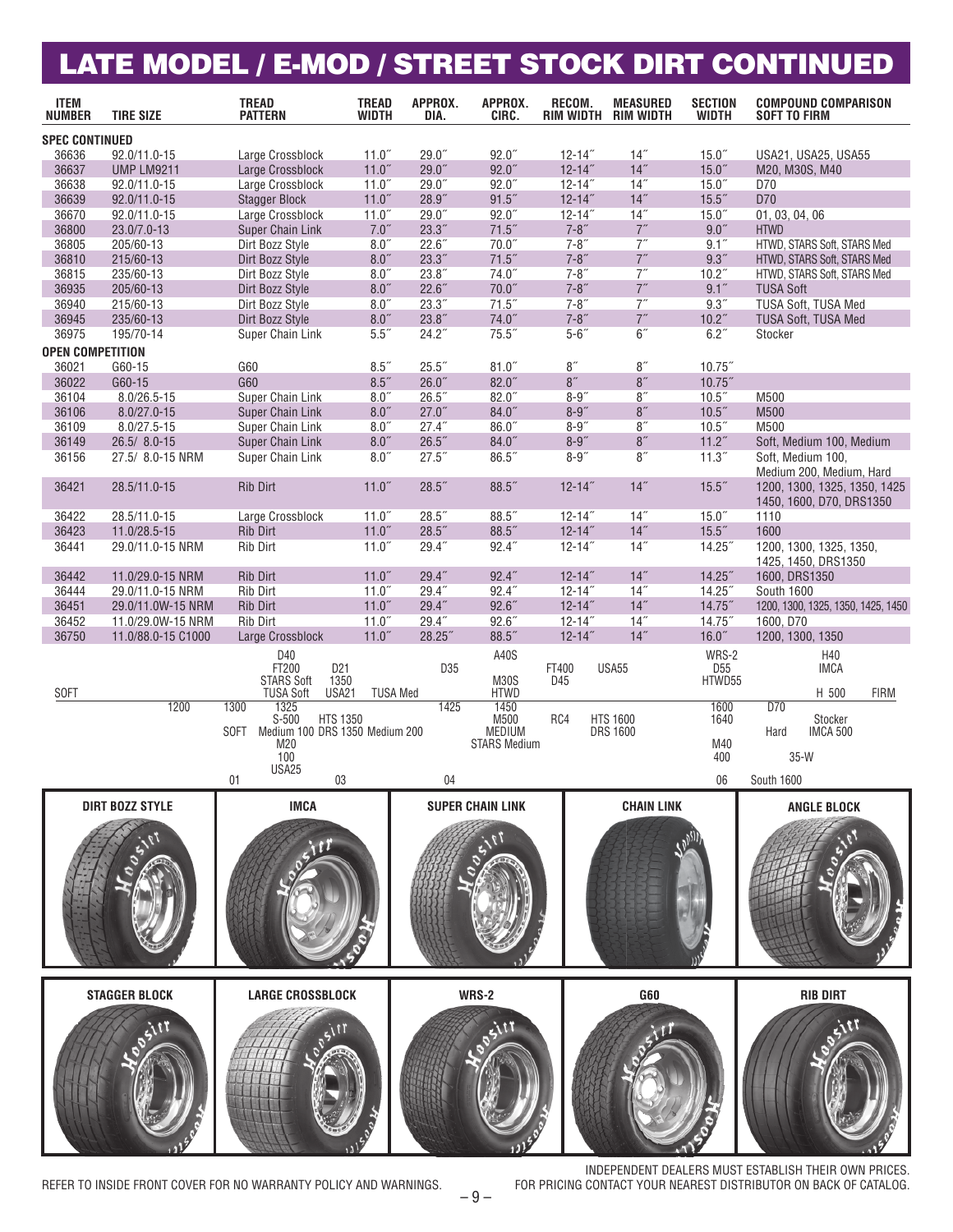### EASTERN MODIFIED / 358 / SPORTSMAN DIRT

| <b>ITEM</b><br><b>NUMBER</b> | <b>TIRE SIZE</b> | <b>TREAD</b><br><b>PATTERN</b> | TREAD<br><b>WIDTH</b> | APPROX.<br>DIA.         | APPROX.<br>CIRC. | RECOM.<br><b>RIM WIDTH</b> | <b>MEASURED</b><br><b>RIM WIDTH</b> | <b>SECTION</b><br><b>WIDTH</b> | <b>COMPOUND COMPARISON</b><br><b>SOFT TO FIRM</b> |
|------------------------------|------------------|--------------------------------|-----------------------|-------------------------|------------------|----------------------------|-------------------------------------|--------------------------------|---------------------------------------------------|
| 14131                        | 11.0/82.0-15SH   | Super Chain Link               | 10.5"                 | 22.5"                   | $80.5$ "         | $10 - 12$ "                | 10"                                 | 12.0 <sup>''</sup>             | D300, D400                                        |
| 14133                        | 11.0/82.0-15     | <b>Super Chain Link</b>        | 10.5 <sup>''</sup>    | 26.0"                   | $82.0$ "         | $10 - 12$ "                | 10''                                | $12.0$ "                       | D300, D400                                        |
| 14135                        | 11.0/87.0-15     | Super Chain Link               | 11.0"                 | 27.2"                   | 85.5''           | $10 - 12$ "                | 12"                                 | $14.2^{''}$                    | M45                                               |
| 14143                        | 11.0/90.0-15SH   | <b>Super Chain Link</b>        | 11.0"                 | $28.0$ "                | 88.5"            | $10 - 12$ "                | 12"                                 | $14.2$ "                       | M45, D50                                          |
| 14145                        | 11.0/90.0-15     | Super Chain Link               | 11.0 <sup>''</sup>    | 29.0"                   | 90.5"            | $10 - 13$ "                | 12"                                 | $14.5$ "                       | M45, D60                                          |
| 14151                        | 13.0/82.0-15     | <b>Super Chain Link</b>        | 13.0 <sup>''</sup>    | 26.3"                   | $82.0$ "         | $12 - 14$ "                | 12"                                 | $14.0$ "                       | D300, D400, D500                                  |
| 14176                        | 13.0/87.0-15SH   | Super Chain Link               | 13.0 <sup>''</sup>    | 27.2"                   | 85.5''           | $12 - 14$ "                | 14"                                 | 16.2 <sup>7</sup>              | D300                                              |
| 14177                        | 13.0/87.0-15     | <b>Super Chain Link</b>        | 13.0 <sup>''</sup>    | 27.5"                   | 86.0"            | $12 - 14$ "                | 14"                                 | 16.2 <sup>''</sup>             | D300, D400                                        |
| 14189                        | 13.0/89.0-15     | Super Chain Link               | 13.0 <sup>''</sup>    | $28.0$ "                | $88.0$ "         | $12 - 14"$                 | 14"                                 | 16.2 <sup>7</sup>              | D300, D400                                        |
| 14224                        | 13.0/92.0-15     | <b>Super Chain Link</b>        | 13.0 <sup>''</sup>    | $29.0$ "                | 91.5"            | $12 - 14$ "                | 14"                                 | 16.5''                         | D300, D400, D500                                  |
| 14226                        | 13.0/92.0-15Tall | Super Chain Link               | 13.0 <sup>''</sup>    | $29.5$ "                | $92.5$ "         | $12 - 14$ "                | 14"                                 | 16.5"                          | D <sub>200</sub>                                  |
| 14229                        | 13.0/92.0-15Tall | <b>Super Chain Link</b>        | 13.0 <sup>''</sup>    | $29.5$ "                | 92.5''           | $12 - 14$ "                | 14"                                 | 16.5''                         | D300, D400, D500                                  |
| 14435                        | 13.0/82.0-13     | Super Chain Link               | 13.0 <sup>''</sup>    | 26.3"                   | $82.0$ "         | $12 - 14$ "                | 13"                                 | 14.0"                          | H70                                               |
| 14555                        | 28.0x13.0-15     | <b>Super Chain Link</b>        | 13.0 <sup>''</sup>    | $28.0$ "                | $88.0^{''}$      | $13 - 14$ "                | 14"                                 | 16.2 <sup>7</sup>              | H <sub>60</sub>                                   |
| 14625<br><b>SOFT</b>         | 29.0x13.0-15     | Super Chain Link<br>Soft       | 13.0 <sup>''</sup>    | 29.5"<br>Hard           | $92.5$ "         | $14.0$ "                   | 14"<br>Extra                        | 16.5 <sup>''</sup>             | H60, H70<br><b>FIRM</b>                           |
|                              | D <sub>200</sub> | D300                           | M45                   | D400<br>H <sub>60</sub> | D60              |                            | D500                                | H70                            |                                                   |

#### WING SPRINT DIRT

| <b>ITEM</b><br><b>NUMBER</b> | <b>TIRE SIZE</b> | <b>TREAD</b><br><b>PATTERN</b> | <b>TREAD</b><br><b>WIDTH</b>  | APPROX.<br>DIA.    | APPROX.<br>CIRC.         | RECOM.<br><b>RIM WIDTH</b>                  | <b>MEASURED</b><br>RIM WIDTH | <b>SECTION</b><br><b>WIDTH</b> | <b>COMPOUND COMPARISON</b><br>SOFT TO FIRM |
|------------------------------|------------------|--------------------------------|-------------------------------|--------------------|--------------------------|---------------------------------------------|------------------------------|--------------------------------|--------------------------------------------|
| 31131                        | 85.0/ 8.0-15     | Super Chain Link               | 8.0''                         | 27.0"              | 84.5''                   | 8''                                         | 8''                          | 10.5''                         | D10, D12                                   |
| 31132                        | 85.0/ 8.0-15     | <b>Super Chain Link</b>        | 8.0''                         | 27.0"              | 85.0''                   | 8''                                         | 8''                          | 10.5"                          | D15, D20                                   |
| 31149                        | 88.0/15.0-15     | Large Checkerboard             | $15.0$ "                      | $28.0$ "           | $88.0$ "                 | $14 - 15$                                   | $15$ "                       | 18.6 <sup>''</sup>             | <b>RD12</b>                                |
| 31159                        | 90.0/15.0-15     | Large Checkerboard             | 15.0''                        | $28.5$ "           | 90.0"                    | $14 - 15$ "                                 | 15"                          | 18.0''                         | D10, RD12, D12                             |
| 31167                        | 92.0/15.0-15     | Large Checkerboard             | $15.0$ "                      | 28.9''             | 91.5"                    | $14 - 15$ "                                 | $15$ "                       | $18.5^{''}$                    | <b>RD12</b>                                |
| 31169                        | 92.0/15.0-15     | Large Checkerboard             | 15.0''                        | 29.0"              | 92.0"                    | $14 - 15$ "                                 | 15"                          | 18.5''                         | D10, RD12, D12                             |
| 31189                        | 94.0/15.0-15     | Large Checkerboard             | $15.0$ "                      | 30.0 <sup>''</sup> | 94.0"                    | $14 - 15$ "                                 | $15$ "                       | 18.3''                         | RD12, D12                                  |
| 31191                        | 94.0/15.0-15     | Large Checkerboard             | 15.0''                        | 29.7''             | 93.5''                   | $14 - 15$ "                                 | 15"                          | 18.3''                         | RD12, D12                                  |
| 31208                        | 96.0/15.0-15     | Large Checkerboard             | $15.0$ "                      | 30.5''             | 96.0"                    | $14 - 15$                                   | 15"                          | 18.7''                         | D <sub>12</sub>                            |
| 31209                        | 96.0/15.0-15     | Large Checkerboard             | 15.0''                        | 30.5"              | 96.0"                    | $14 - 15$ "                                 | 15"                          | 18.7''                         | <b>RD12</b>                                |
| 31303                        | 105.0/18.0-15    | Large Checkerboard             | $18.0$ "                      | 33.2 <sup>7</sup>  | 105.0 <sup>7</sup>       | $16 - 18$                                   | 18"                          | 21.5"                          | RD12, D12, RD15, D15, RD20, D25            |
| 38133                        | 90.0/14.0-15     | Large Checkerboard             | 15.0''                        | $28.5$ "           | 90.0"                    | $14 - 15$ "                                 | 14"                          | 18.0''                         | <b>MED</b>                                 |
| 38134                        | 90.0/14.0-15     | Large Checkerboard             | $15.0^{''}$                   | $28.5$ "           | $90.0$ "                 | $14 - 15$ "                                 | 14"                          | 18.0 <sup>''</sup>             | *RaceSaver                                 |
| 38137                        | 15.0/90.0-15     | Large Checkerboard             | 15.0''                        | $28.5$ "           | 90.0"                    | $14 - 15$ "                                 | 15"                          | 18.0''                         | H <sub>12</sub>                            |
| 38143                        | 92.0/14.0-15     | Large Checkerboard             | $15.0^{''}$                   | $29.0$ "           | $92.0$ "                 | $14 - 15$ "                                 | 14"                          | 18.0''                         | *RaceSaver, MED                            |
| 38146                        | 92.0/14.0-15     | Large Checkerboard             | 15.0''                        | $29.0$ "           | $92.0$ "                 | $14 - 15$ "                                 | 14"                          | 18.0''                         | R <sub>C</sub> 1                           |
| 38147                        | 15.0/92.0-15     | Large Checkerboard             | $15.0$ "                      | $29.0$ "           | $92.0$ "                 | $14 - 15$ "                                 | $15$ "                       | 18.5''                         | H12, H15                                   |
| 38153                        | 94.0/14.0-15     | Large Checkerboard             | 15.0''                        | 30.0"              | 94.0''                   | $14 - 15$ "                                 | 14"                          | 18.0''                         | *RaceSaver, MED                            |
| 38156                        | 94.0/14.0-15     | Large Checkerboard             | $15.0$ "                      | 30.0 <sup>''</sup> | 94.0''                   | $14 - 15$ "                                 | 14"                          | $18.0^{''}$                    | R <sub>C</sub> 1                           |
| 38157                        | 15.0/94.0-15 SH  | Large Checkerboard             | 15.0''                        | 29.7''             | 93.5''                   | $14 - 15$ "                                 | 15"                          | 18.3''                         | H <sub>12</sub>                            |
| 38159                        | 15.0/94.0-15     | Large Checkerboard             | $15.0^{''}$                   | 30.0 <sup>7</sup>  | $94.0$ "                 | $14 - 15$ "                                 | $15$ "                       | 18.3''                         | H <sub>12</sub> , H <sub>15</sub>          |
| 38162                        | 96.0/14.0-15     | Large Checkerboard             | 15.0''                        | 30.5''             | 96.0"                    | $14 - 15$                                   | 14"                          | 18.5''                         | RC1, MED                                   |
| 38167                        | 15.0/96.0-15     | Large Checkerboard             | $15.0$ "                      | 30.5 <sup>''</sup> | $96.0$ "                 | $14 - 15$ "                                 | $15$ "                       | $18.7^{''}$                    | H12, H15                                   |
| 38214                        | 104.0/16.0-15    | Race Saver                     | 16.0"                         | 33.1''             | 104.0 <sup>''</sup>      | $16 - 18$                                   | 17''                         | 19.8''                         | RaceSaver                                  |
| 38221                        | 105.0/16.0-15    | Large Checkerboard             | $16.0$ "                      | 33.2''             | $105.0$ "                | $16 - 18$                                   | 17''                         | 20.3"                          | H-R15, H15, H20                            |
| 38222                        | 105.0/16.0-15    | Large Checkerboard             | 16.0 <sup>''</sup>            | 33.1''             | 104.0 <sup>''</sup>      | $16 - 18$                                   | 17''                         | 20.3"                          | <b>MED</b>                                 |
| 38230                        | 105.0/18.0-15    | Large Checkerboard             | $18.0$ "                      | 33.2''             | 105.0 <sup>7</sup>       | $16 - 18$                                   | 18"                          | 21.5"                          | HTC, NRA, HTW                              |
| 38231                        | 105.0/18.0-15    | Large Checkerboard             | 18.0''                        | 33.2''             | $105.0$ "                | $16 - 18$                                   | 18"                          | 21.5''                         | Hard                                       |
| 38234                        | 105.0/18.0-15    | Large Checkerboard             | 18.0 <sup>''</sup>            | 33.2 <sup>7</sup>  | 105.0 <sup>7</sup>       | $16 - 18$                                   | 18"                          | 21.5"                          | W18                                        |
|                              |                  | RC1                            |                               | <b>HTC</b>         | <b>HTW</b><br><b>NRA</b> |                                             |                              |                                | MED (38222)                                |
| <b>SOFT</b>                  | D <sub>10</sub>  | <b>RD12</b>                    | D <sub>12</sub>               | <b>RD15</b>        | D <sub>15</sub>          | D <sub>20</sub>                             | <b>RD20</b>                  | D <sub>25</sub>                | <b>FIRM</b>                                |
|                              |                  |                                | H <sub>12</sub><br>*RaceSaver | <b>H-R15</b>       | H <sub>15</sub>          | <b>W18</b><br>H <sub>20</sub><br><b>MED</b> |                              | DT3<br>RaceSaver               | <b>HARD</b>                                |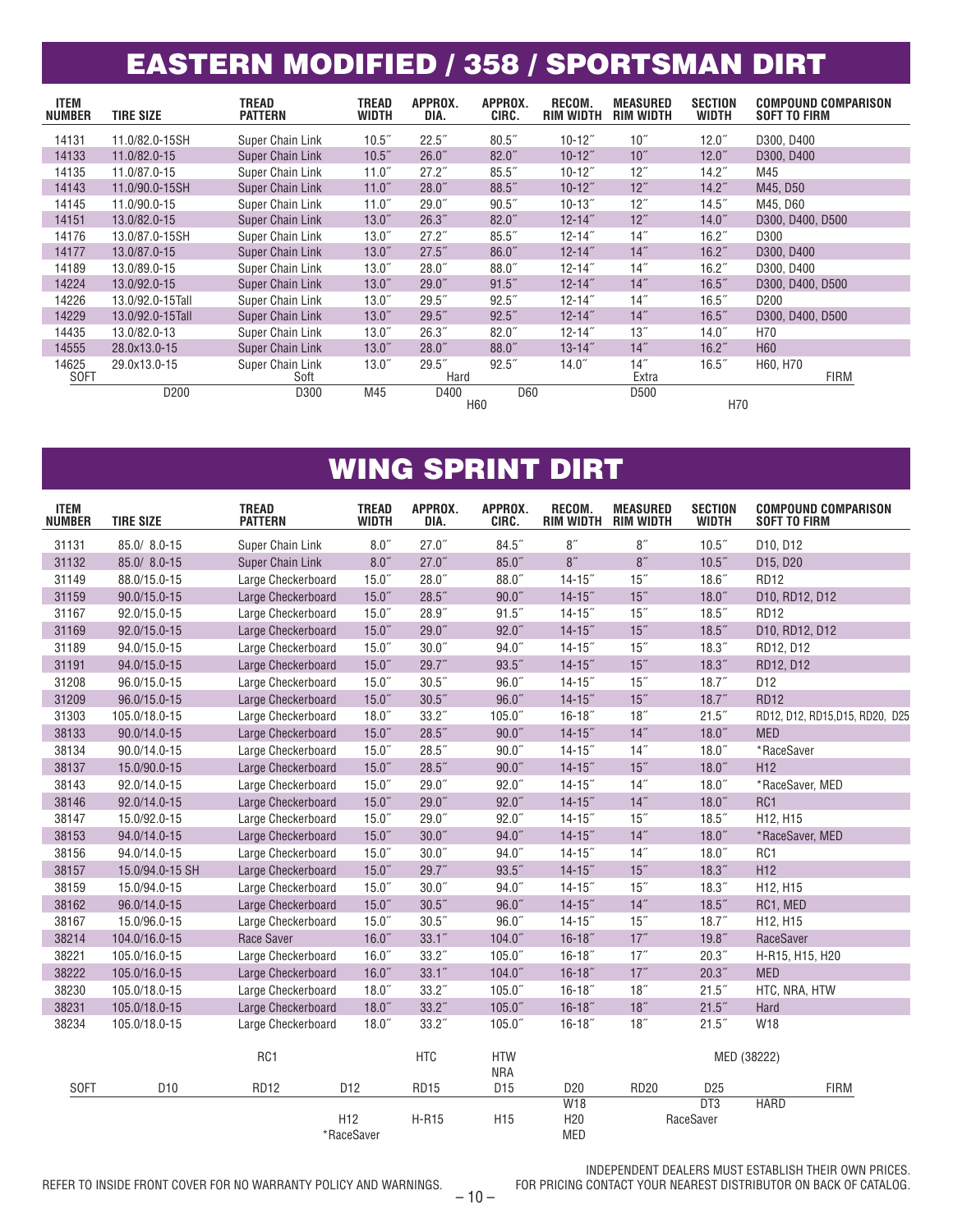## NON-WING SPRINT / SILVER CROWN SHORT TRACK DIRT

| <b>ITEM</b><br><b>NUMBER</b> | <b>TIRE SIZE</b>     | TREAD<br>PATTERN        | <b>TREAD</b><br><b>WIDTH</b> | APPROX.<br>DIA.    | APPROX.<br>CIRC.    | RECOM.<br><b>RIM WIDTH</b> | <b>MEASURED</b><br><b>RIM WIDTH</b> | <b>SECTION</b><br><b>WIDTH</b> | <b>COMPOUND COMPARISON</b><br><b>SOFT TO FIRM</b> |
|------------------------------|----------------------|-------------------------|------------------------------|--------------------|---------------------|----------------------------|-------------------------------------|--------------------------------|---------------------------------------------------|
| 31131                        | 85.0/8.0-15          | Super Chain Link        | 8.0''                        | 27.0"              | 84.5"               | 8''                        | 8''                                 | 10.5"                          | D10, D12, D20                                     |
| 31132                        | 85.0/8.0-15          | <b>Super Chain Link</b> | 8.0''                        | 27.0"              | $85.0$ "            | 8"                         | 8''                                 | 10.5"                          | D15, D20                                          |
| 31183                        | 92.0/14.0-15         | Large Checkerboard      | $15.0$ "                     | 29.0"              | $92.0$ "            | 14"                        | 14"                                 | $18.0$ "                       | D <sub>10</sub>                                   |
| 31203                        | 94.0/14.0-15         | Large Checkerboard      | 15.0 <sup>''</sup>           | 30.0 <sup>''</sup> | 94.0"               | 14"                        | 14"                                 | $18.0$ "                       | D <sub>10</sub>                                   |
| 31225                        | 96.0/14.0-15         | Large Checkerboard      | $15.0$ "                     | 30.5"              | $96.0$ "            | 14"                        | 14"                                 | $18.5$ "                       | <b>RD12</b>                                       |
| 31227                        | 96.0/14.0 W-15       | Large Checkerboard      | 16.0"                        | 30.5"              | $97.0$ "            | $15$ "                     | $15$ "                              | $19.0$ "                       | <b>RD12</b>                                       |
| 31237                        | 98.0/14.0-15         | Large Checkerboard      | $15.0$ "                     | 31.5"              | $98.0$ "            | 14"                        | 14"                                 | $18.5$ "                       | RD12, D12                                         |
| 31239                        | 98.0/14.0 W-15       | Large Checkerboard      | 16.0"                        | 31.5"              | $99.0$ "            | 15"                        | 15"                                 | $19.0$ "                       | RD12, D12                                         |
| 31249                        | 100.0/13.0-15        | Checkerboard            | 13.2 <sup>''</sup>           | 31.8''             | 100.0 <sup>''</sup> | 14"                        | 14"                                 | $17.2^{''}$                    | D <sub>12</sub>                                   |
| 31303                        | 105.0/18.0-15 C-2055 | Large Checkerboard      | 18.0 <sup>''</sup>           | 33.2''             | 105.0 <sup>7</sup>  | $16 - 18$                  | 18"                                 | 21.5"                          | RD12, D12, RD15, D15, RD20, D25                   |
| 31253                        | 103.0/14.0-15        | Large Checkerboard      | $14.5$ "                     | 32.1 <sup>7</sup>  | 102.0 <sup>''</sup> | 14"                        | 14"                                 | $18.5$ "                       | <b>RD12</b>                                       |
| 38161                        | 96.0/14.0-15         | Large Checkerboard      | 15.0 <sup>''</sup>           | 30.0"              | 96.0"               | 14"                        | 14"                                 | $18.0$ "                       | <b>SC12</b>                                       |
| 38163                        | 98.0/14.0-15         | Large Checkerboard      | $15.0^{''}$                  | 31.5''             | $98.0^{''}$         | 14"                        | 14"                                 | $18.0^{''}$                    | <b>SC12</b>                                       |
| 38164                        | 100.0/13.0-15        | Large Checkerboard      | $15.0$ "                     | 31.8''             | 100.0 <sup>''</sup> | 14"                        | 14"                                 | $17.2$ "                       | <b>SC12</b>                                       |
| 38215                        | 104.0/17.0-15        | Checkerboard            | $17.0$ "                     | 33.0 <sup>''</sup> | 103.5 <sup>''</sup> | $16 - 18$                  | 18"                                 | 21.0"                          | DT <sub>3</sub>                                   |
| 38222                        | 105.0/16.0-15        | Large Checkerboard      | 16.0"                        | 33.1''             | 104.0 <sup>''</sup> | $16 - 18$                  | 17"                                 | 20.3"                          | <b>MED</b>                                        |
|                              | D <sub>10</sub>      | <b>RD12</b>             | D <sub>12</sub>              |                    | D <sub>15</sub>     | D <sub>20</sub>            | <b>RD20</b>                         | D <sub>25</sub>                |                                                   |
| <b>SOFT</b>                  |                      |                         |                              |                    |                     |                            |                                     | DT <sub>3</sub>                | <b>FIRM</b>                                       |
|                              |                      |                         | <b>SC12</b>                  |                    |                     |                            |                                     | MED (38222)                    |                                                   |

## SILVER CROWN DIRT / MILE TRACKS

| <b>ITEM</b><br><b>NUMBER</b> | <b>TIRE SIZE</b>    | TREAD<br><b>PATTERN</b> | TREAD<br>WIDTH | APPROX.<br>DIA.   | APPROX.<br>CIRC.    | RECOM.<br>RIM WIDTH | MEASURED<br>RIM WIDTH | <b>SECTION</b><br><b>WIDTH</b> | SOFT TO FIRM                      | <b>COMPOUND COMPARISON</b> |
|------------------------------|---------------------|-------------------------|----------------|-------------------|---------------------|---------------------|-----------------------|--------------------------------|-----------------------------------|----------------------------|
| <b>DIRT ONLY</b>             |                     |                         |                |                   |                     |                     |                       |                                |                                   |                            |
| 31132                        | $85.0/8.0 - 15$     | Super Chain Link        | $8.0^{''}$     | 27.0"             | $84.5^{''}$         | $8^{\prime\prime}$  | 8″                    | 10.5 <sup>''</sup>             | D <sub>20</sub> . F <sub>75</sub> |                            |
| 31256                        | 103.0/14.0-15       | Large Checkerboard      | 14.5''         | 32.1''            | 103.0 <sup>''</sup> | 14"                 | 14"                   | 18.5''                         | D50, F55                          |                            |
| 31303                        | 105.0/18.0-15 C2055 | Large Checkerboard      | $18.0^{''}$    | 33.2 <sup>7</sup> | 105.0 <sup>''</sup> | $16 - 18$           | $21.5^{''}$           | 21.5''                         | F85A, F95                         |                            |
| <b>SOFT</b>                  |                     |                         |                |                   |                     |                     |                       |                                |                                   | <b>FIRM</b>                |
|                              |                     |                         |                | D20               | D50                 | F <sub>55</sub>     |                       | F75                            | F85A                              | F95                        |



INDEPENDENT DEALERS MUST ESTABLISH THEIR OWN PRICES.